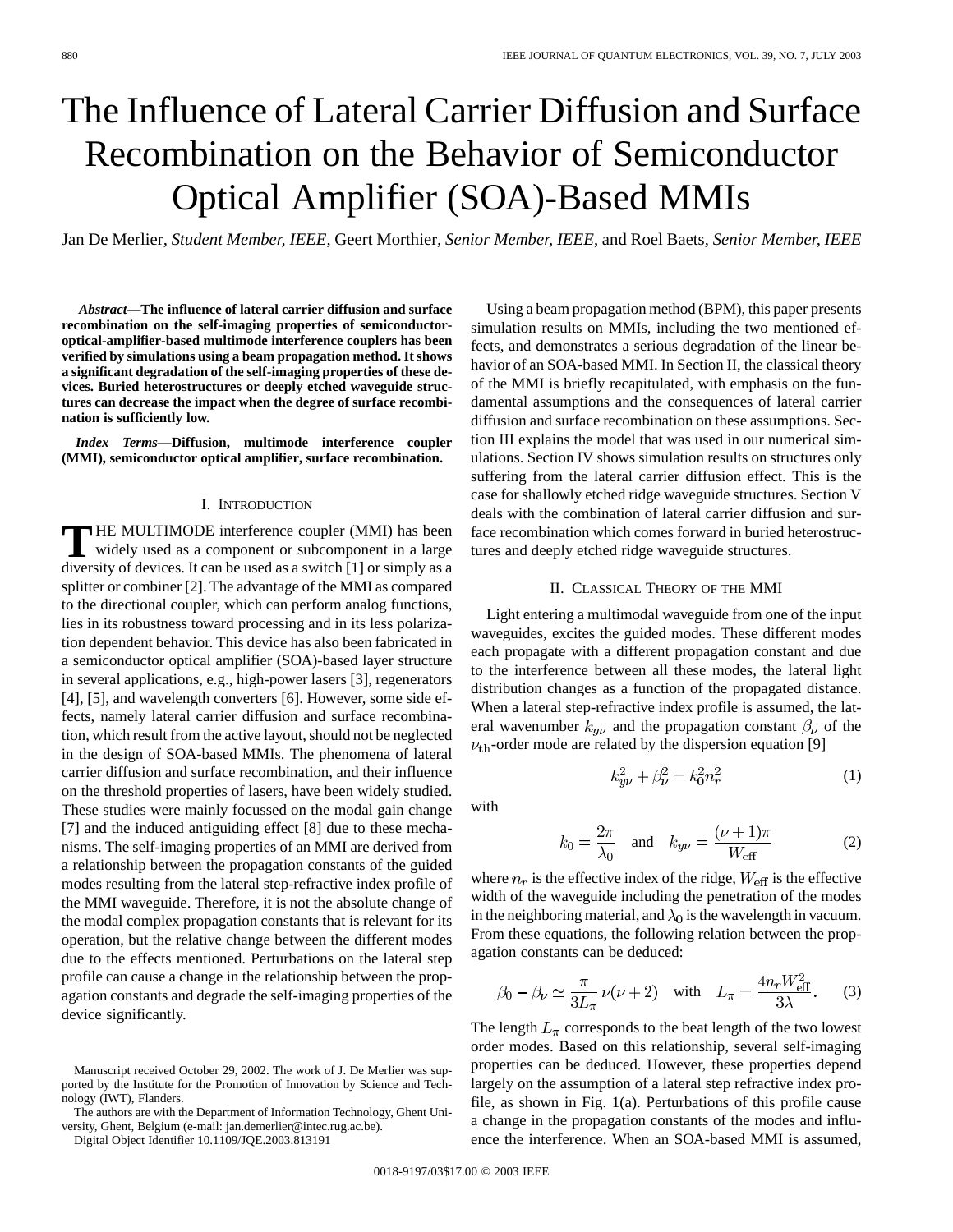

Fig. 1. The waveguide layout, the corresponding lateral refractive index profiles (full lines) and the according carrier density profiles (dotted lines) of: (a) a passive waveguide; (b) an active shallowly etched ridge waveguide structure; and (c) an active buried heterostructure or deeply etched ridge waveguide structure.

carriers are injected into the active layer. These carriers affect the local refractive index in the active layer. This means that when a nonuniform carrier density profile is obtained, the refractive index profile is no longer step-like. A shallowly etched SOA-waveguide will suffer from lateral carrier diffusion away from the ridge. This results in a nonuniform carrier density profile and gives a perturbation as shown in Fig. 1(b). In the case of a "finite" active layer width, surface recombination will induce a diffusion current toward the edges of the active layer. This results in a refractive index perturbation as given in Fig. 1(c).

## III. SIMULATION PROGRAM

The simulation program consists of a finite difference beam propagation method (FD-BPM) which takes care of the propagation of the light and has been linked to a program which calculates the lateral carrier density profile taking into account the interaction between the light and the carriers, through stimulated emission, and among the carriers. Although the latter program implies the solution of the 2-D current continuity equations, it can be reduced to a one dimensional problem by noting that the thickness of the active layer is very small as compared to the diffusion length. Therefore the timescale in which the carriers diffuse in the direction orthogonal to the active layer is an order of magnitude faster than the lateral diffusion. The lateral cur-

TABLE I PARAMETER VALUES

| Parameter                              | Value                                        |
|----------------------------------------|----------------------------------------------|
|                                        |                                              |
| effective index ridge                  | 3.23                                         |
| effective index cladding               | 3.17                                         |
| Differential gain                      | $2.7~10^{-16}$ cm <sup>2</sup>               |
| Thickness active layer                 | $0.15 \mu m$                                 |
| Confinement factor                     | 0.33                                         |
| Unimolecular recombination coefficient | $1.67~10^{8}s^{-1}$                          |
| Transparency electron density          | $10^{18}$ cm <sup>-3</sup>                   |
| Bimolecular recombination coefficient  | $10^{-10}$ $cm^3s^{-1}$                      |
| wavelength                             | $1.55 \ \mu m$                               |
| Auger recombination coefficient        | 6 $10^{-29}$ cm <sup>6</sup> s <sup>-1</sup> |
| anti-guiding factor                    | -1.8 $10^{-20} cm^{3}$                       |
| propagation losses                     | $20 \, cm^{-1}$                              |

rent consists of a drift current, due to the field induced by the different electron and hole distribution, and out of a diffusion current induced by the nonuniform distribution of the carriers. All of these effects can be represented by the effective diffusion coefficient [10]. Eventually, the approximated steady-state rate equation can be expressed as follows:

$$
\frac{J}{qd} - D_{\text{eff}} \frac{\partial^2 N}{\partial x^2} - AN - BN^2 - CN^3
$$

$$
-\frac{\Gamma a (N - N_0) P(x)}{\hbar \omega d} = 0 \quad (4)
$$

Here,  $J$  is the current density,  $q$  is the elementary charge,  $d$  is the thickness of the active layer,  $D_{\text{eff}}$  is the effective diffusion coefficient,  $A$ ,  $B$ , and  $C$  are the nonradiative, radiative, and Auger recombination coefficients, respectively,  $\hbar$  is the reduced Planck constant,  $\omega$  is the optical angular frequency, and  $P(x)$  is the lateral power density profile. This equation has been solved using a transfer matrix method. The solution allows us to calculate the modified lateral complex refractive index profile

$$
n(x) = n_r + \Gamma\left(\beta N(x) + i\frac{a}{2k_0}(N(x) - N_0)\right) \tag{5}
$$

where  $n_r$  is the effective refractive index of the ridge,  $\Gamma$  is the confinement factor,  $\beta$  is the antiguiding factor,  $N(x)$  is the carrier density,  $a$  is the differential gain,  $k_0$  is the wave vector, and  $N_0$  is the transparency electron density.

#### IV. LATERAL CARRIER DIFFUSION

Due to the lack of potential barriers beneath the edges of a shallowly etched ridge waveguide structure, the carriers can diffuse away from the guiding ridge. This causes the carrier density profile to be a clock shape. The shape is mainly determined by the value of the effective diffusion coefficient. The value of this parameter depends on the used material and on the substrate doping [10]. Therefore, this parameter has been swept. A typical value for  $D_{\text{eff}}$  in the InGaAsP–InP material system is  $10 \text{ cm}^2/\text{s}$  for an n-type substrate. The other relevant parameter values are listed in Table I and are fixed for all simulations. Fig. 2 shows the calculated profile for different values of  $D_{\text{eff}}$ and a fixed current density of  $6 \text{ kA/cm}^2$ . As the diffusion coefficient increases, the shape deviates more and more. This is due to the fact that the perturbation spreads over the diffusion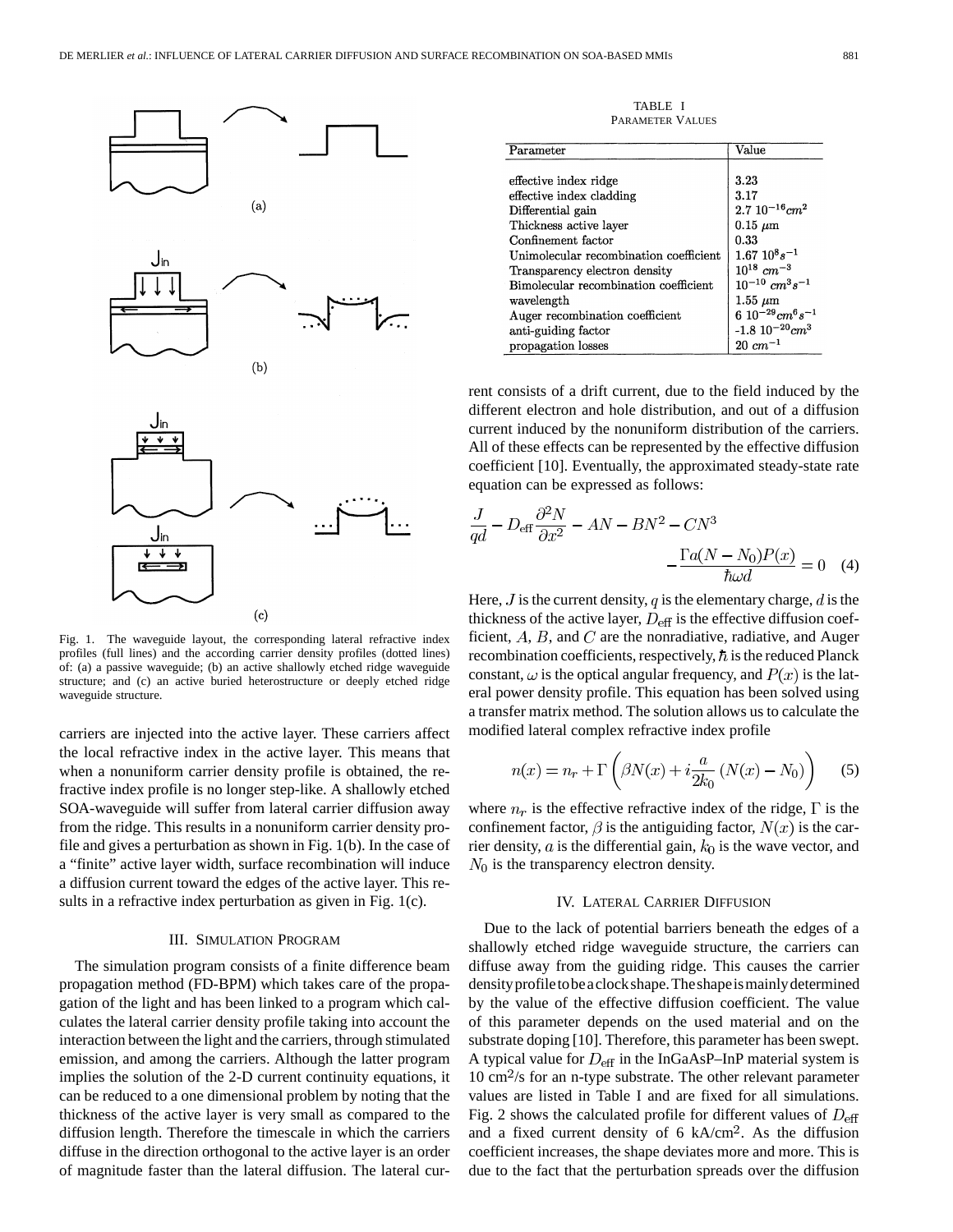

Fig. 2. Carrier density profile for different values of the effective diffusion coefficient  $D_{\rm eff}$ .



Fig. 3. Layout  $2 \times 2$  MMI and  $1 \times 2$  MMI.

length  $L_{\text{diff}}$ , which equals  $\sqrt{D_{\text{eff}}\tau}$ , with  $\tau$  being the carrier lifetime, into the waveguide. Increasing  $D_{\text{eff}}$  implies a larger perturbation. Due to the fixed region where the perturbation is significant, independent of the width of the waveguide, the effect on the refractive index profile will increase as the MMI width gets narrower. Increasing the waveguide width would decrease the impact but as the surface area of an MMI rises with the cube of the width, as is clear from (3), this would significantly increase the required current. Furthermore, as the width of the MMI increases, the component becomes more sensitive to the tolerance in width [9].

Simulations have been done for a shallowly etched  $2 \times 2$ MMI-SOA with a layout as in Fig. 3(a). The MMI width equals 8  $\mu$ m and the input and output waveguides are 3  $\mu$ m in width. This device has the property of 3-dB coupling at a distance of  $3L_{\pi}/2$  to the two output waveguides and total coupling to the output waveguide in the cross state at twice that distance. The applied current density equals  $6 \text{ kA/cm}^2$  for all simulations, unless otherwise stated.

The ideal behavior, where the carrier density is uniform under the ridge, has been simulated and plotted in Fig. 4. In the figure, the coupling to the fundamental mode in the bar and cross output waveguides are plotted as a function of the MMI length. It is clear that, in this case, the device behaves properly and the gain



Fig. 4. Normalized power in bar and cross state as a function of the length for an ideal active waveguide.

has a negligible impact. Perfect 3-dB coupling is obtained for a length of 330  $\mu$ m and total coupling to the cross state output waveguide after 660  $\mu$ m.

In Fig. 5(a)–(d), simulation results for different values of  $D_{\text{eff}}$  are plotted. As the diffusion coefficient increases, the self-imaging properties move further away from the ideal MMI. It becomes clear that at the "ideal" 3 dB-length there is a large imbalance between both outputs which can mount up to 4.5 dB. An efficient self imaging is obtained to the bar-state output after a propagation distance of 520  $\mu$ m and becomes more significant as  $D_{\text{eff}}$  increases. In Fig. 6, the normalized power in the bar and the cross state is shown for current densities of 1 kA/cm<sup>2</sup>, 6 kA/cm<sup>2</sup> and 12 kA/cm<sup>2</sup> using a fixed effective diffusion coefficient of  $10 \text{cm}^2/\text{s}$ . As can be seen from this figure, the influence of the current on the self-imaging properties is only marginal.

Also, for a  $1 \times 2$  MMI-SOA, with a layout given in Fig. 3(b), simulations have been performed. In this case, the input waveguide is positioned at the center of the multimodal waveguide. This implies that only the even modes will be excited and results in self-imaging properties at reduced distances as compared to the previous device. For a length of  $3L_{\pi}/8$ , 3-dB splitting is obtained. The MMI width equals 8  $\mu$ m and the input and output waveguides are  $2.5 \mu m$  in width. The spacing between the centers of the two output waveguides is 4  $\mu$ m. For this device, the 3-dB length equals 85  $\mu$ m, as is clear from the simulations given in Fig. 7. Total coupling to the output waveguide, located in the center of the MMI output, is obtained at twice that distance. The simulation results show that, when lateral carrier diffusion is taken into account, the ideal 3-dB splitting point is shifted toward longer lengths, but the component can still work properly. This is due to the shorter length of the device, which limits the accumulation of the phase mismatch between the modes.

#### V. SURFACE RECOMBINATION

In order to avoid the lateral current spreading, a buried heterostructure or a deeply etched ridge waveguide structure can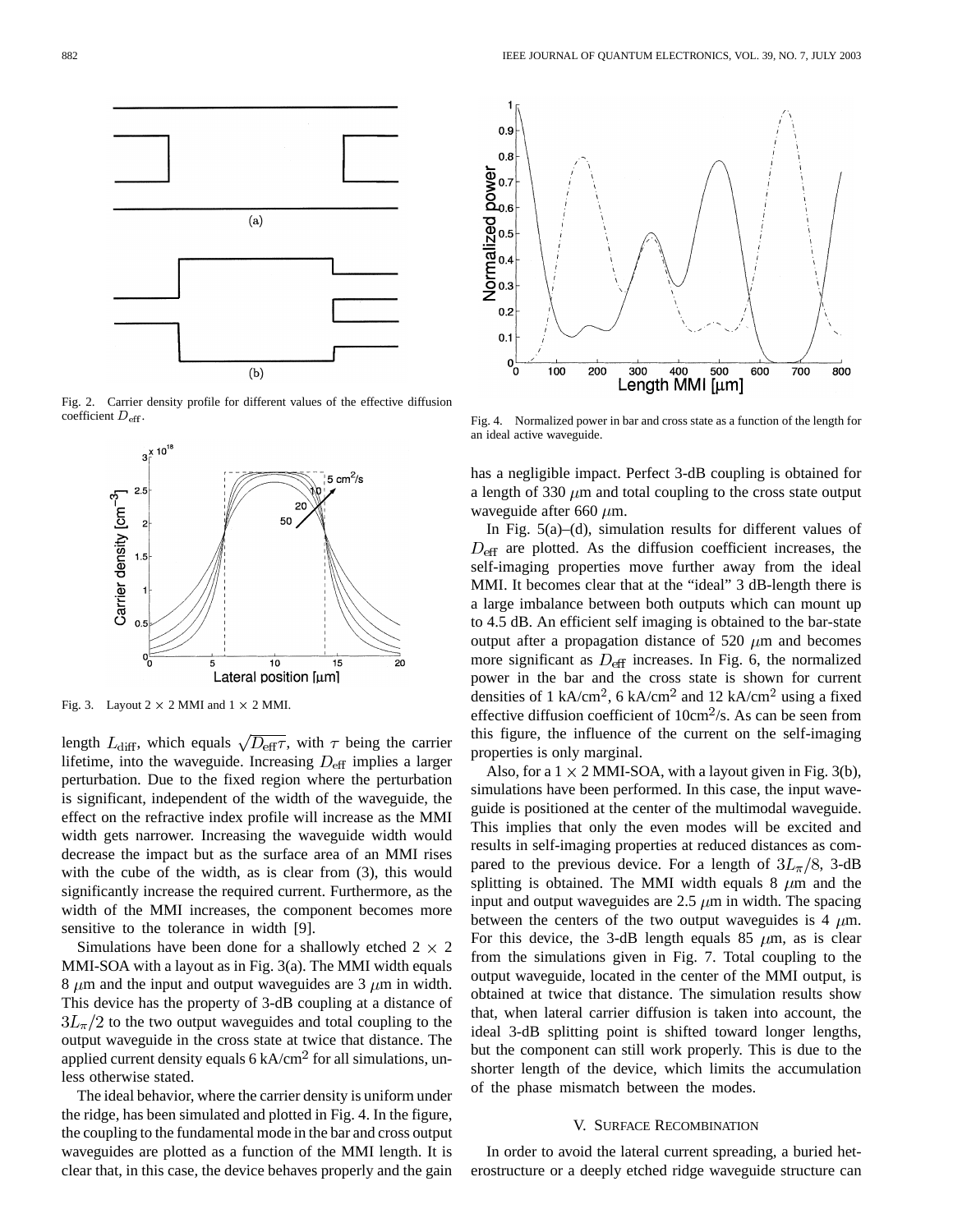

Fig. 5. Normalized power in bar and cross state as a function of the length for  $D_{\text{eff}} =$ : (a) 5; (b) 10; (c) 20; and (d) 50 cm<sup>2</sup>/s.



Fig. 6. Normalized power in bar and cross state as a function of the length for current densities  $1 \text{ kA/cm}^2$  (thick lines), 6 kA/cm<sup>2</sup> (normal lines), and 12  $kA/cm<sup>2</sup>$  (thin lines).

be used. In this case, the lateral current will be confined but the surface recombination at the edges of the active layer will determine the carrier density profile. A fixed effective diffusion coefficient of 10 cm<sup>2</sup>/s has been used for these simulations. The carrier density distributions are plotted as a function of the surface recombination rate in Fig. 8. The nonuniformity is negligible for values lower than  $10^4$  cm/s. The impact on the behavior of the  $2 \times 2$  MMI is shown in Fig. 9(a) and (b) for the different values of surface recombination. For a value of  $10^4$  cm/s, the impact is still moderate but for higher surface recombination



Fig. 7. Normalized power in output waveguide as a function of the length for central position and 3 dB position. Thick lines: results for the ideal case. Normal lines: results for  $S = 10^5$  cm/s. Dashed lines: results for a  $D_{\text{eff}} = 50 \text{ cm}^2/\text{s}$ .

rates, the influence increases tremendously. This is clear from the simulation results for  $S = 10^5$  cm/s. It can be concluded that the surface recombination should be lower than  $10^4$  cm/s in order to have negligible influence on the self-imaging behavior. It should be noted that the surface recombination rate is highly dependent on the material system. Typical values for the InGaAsP–InP system are  $1-2 \frac{10^4 \text{cm}}{s}$  [12]. An additional wet-etching step can be introduced in the fabrication process in order to decrease the etching damage and contamination due to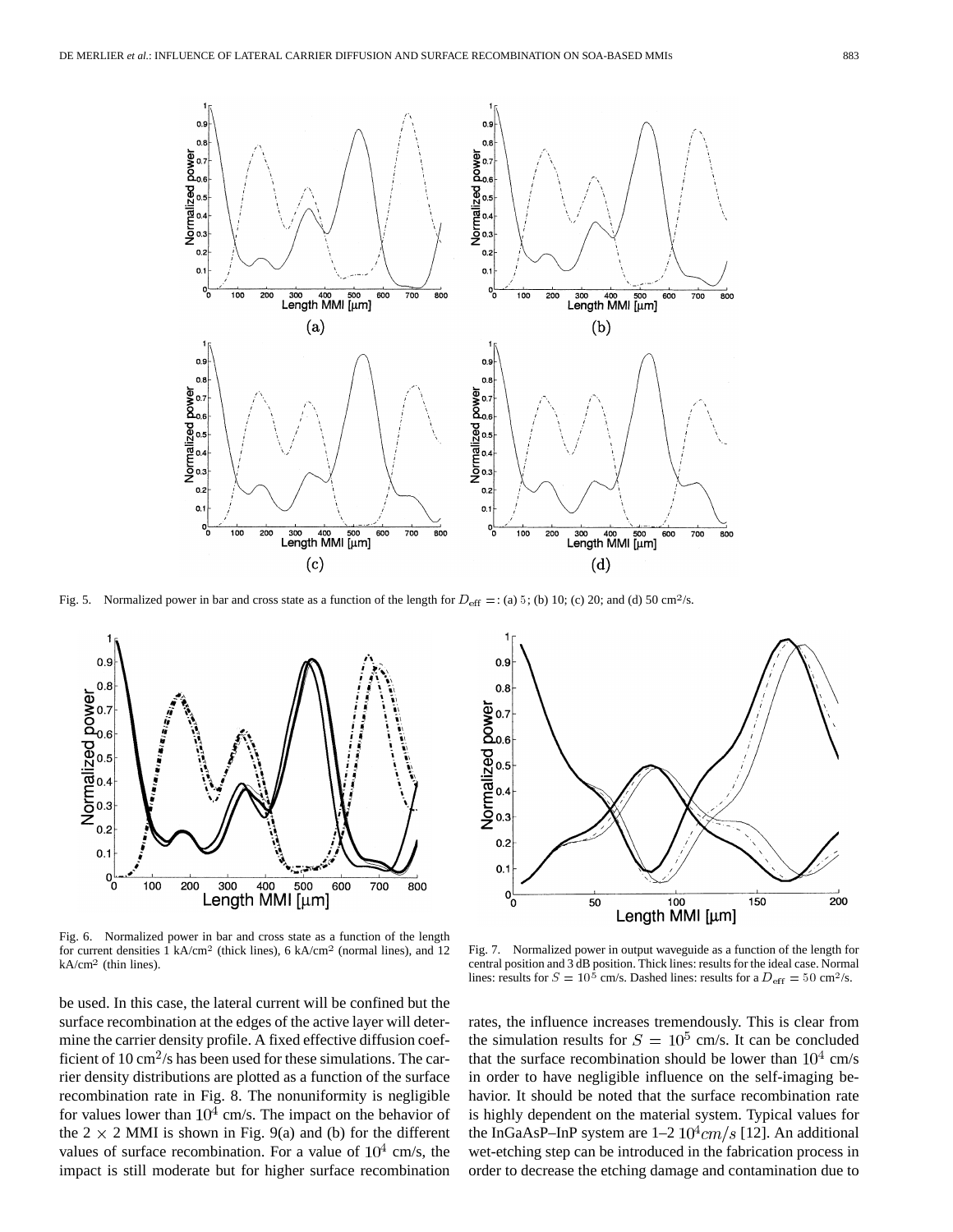

Fig. 8. Carrier density profile for different values of surface recombination parameter S.



Fig. 9. Normalized power in bar and cross state as a function of the length for (a)  $10^4$  and (b)  $10^5$  cm/s.

the dry etching. For the InGaAs–GaAs system, the value can mount up to more than  $10^6$  cm/s [11], in which case the device perofrmance will suffer a lot from this effect. Simulation results for the  $1 \times 2$  MMI for  $S = 10^5$  cm/s are plotted in Fig. 7. As in the case of a shallowly etched waveguide structure, these simulations reveal no significant degradation.

## VI. CONCLUSION

Simulations have shown the significant effect of lateral carrier diffusion and surface recombination in the active layer on the self-imaging properties of SOA-based MMIs. This effect can be minimized by using buried heterostructures or deeply etched ridge waveguide structures. In this case, the surface recombination must be kept below  $10^4$  cm/s, which is possible for the InGaAsP–InP material system when special care is taken of the etching process. However, this value can probably not be reached in, e.g., the InGaAs–GaAs material system. Simulation results on a  $1 \times 2$  MMI, based on restricted interference, show no significant degradation due to the decreased self-imaging distance.

### ACKNOWLEDGMENT

J. De Merlier thanks D. Van Thourhout for the useful discussions.

#### **REFERENCES**

- [1] S. Nagai, G. Morishima, H. Inayoshi, and K. Utaka, "Multimode interference photonic switches (MIPS)," *J. Lightwave Technol.*, vol. 20, pp. 675–681, Apr. 2002.
- [2] K. Kudo, K. Yashiki, T. Sasaki, Y. Yokoyama, K. Hamamoto, T. Morimoto, and M. Yamaguchi, "1.55  $\mu$ m wavelength-selectable microarray DFB-LD's with monolithically integrated MMI combiner, SOA, and EA-modulator," *IEEE Photon. Technol. Lett.*, vol. 12, pp. 242–244, Mar. 2000.
- [3] K. Hamamoto, E. Gini, C. Holtmann, H. Melchior, S. Sudo, K. Mori, T. Sasaki, and M. Yamaguchi, "Active multi-mode-interferometer semiconductor optical amplifier," *Electron. Lett.*, vol. 36, pp. 1218–1220, 2000.
- [4] J. De Merlier, G. Morthier, S. Verstuyft, T. Van Caenegem, I. Moerman, P. Van Daele, and R. Baets, "Experimental demonstration of all-optical regeneration using an MMI-SOA," *IEEE Photon. Technol. Lett.*, vol. 14, pp. 660–662, May 2002.
- [5] J. De Merlier, G. Morthier, P. Van Daele, I. Moerman, and R. Baets, "Alloptical 2R regeneration based on integrated asymmetric Mach–Zehnder interferometer incorporating MMI-SOA," *Electron. Lett.*, vol. 38, pp. 238–239, Feb. 2002.
- [6] C. Janz, F. Poingt, F. Pommereau, W. Grieshaber, F. Gaborit, D. Leclerc, I. Guillemot, and M. Renaud, "All-active dual-order mode (DOMO) Mach–Zehnder wavelength converter for 10 Gbit/s operation," *Electron. Lett.*, vol. 35, pp. 1862–1863, Oct. 1999.
- [7] S. Y. Hu, S. W. Corzine, K.-K. Law, D. B. Young, A. C. Gossard, L. A. Coldren, and J. L. Merz, "Lateral carrier diffusion and surface recombination in InGaAs/AlGaAs quantum well ridge-waveguide lasers," *J. Appl. Phys.*, vol. 76, pp. 4479–4487, 1994.
- [8] M.-C. Amann and Stegmüller, "Threshold current analysis of In-GaAsP/InP," *Proc. Inst. Elect. Eng.*, vol. 133, pp. 341–348, 1986.
- [9] L. B. Soldano and E. C. M. Pennings, "Optical multi-mode interference devices based on self-imaging: Principles and applications," *J. Lightwave Technol.*, vol. 13, pp. 615–627, Apr. 1995.
- [10] W. B. Joyce, "Carrier transport in double heterostructure active layers," *J. Appl. Phys.*, vol. 53, pp. 7235–7239, 1982.
- [11] V. Malyarchuk, J. W. Tomm, V. Talalaev, Ch. Lienau, F. Rinner, and M. Baeumler, "Nanoscopic measurements of surface recombination velocity and diffusion length in a semiconductor quantum well," *Appl. Phys. Lett.*, vol. 81, pp. 346–348, July 2002.
- [12] T. Baba, K. Inoshita, H. Tanaka, J. Yonekura, M. Ariga, A. Matsutani, T. Miyamoto, F. Koyama, and K. Iga, "Strong enhancement of light extraction efficiency in GaInAsP 2-D-arranged microcolumns," *J. Lightwave Technol.*, vol. 17, pp. 2113–2119, Nov. 1999.